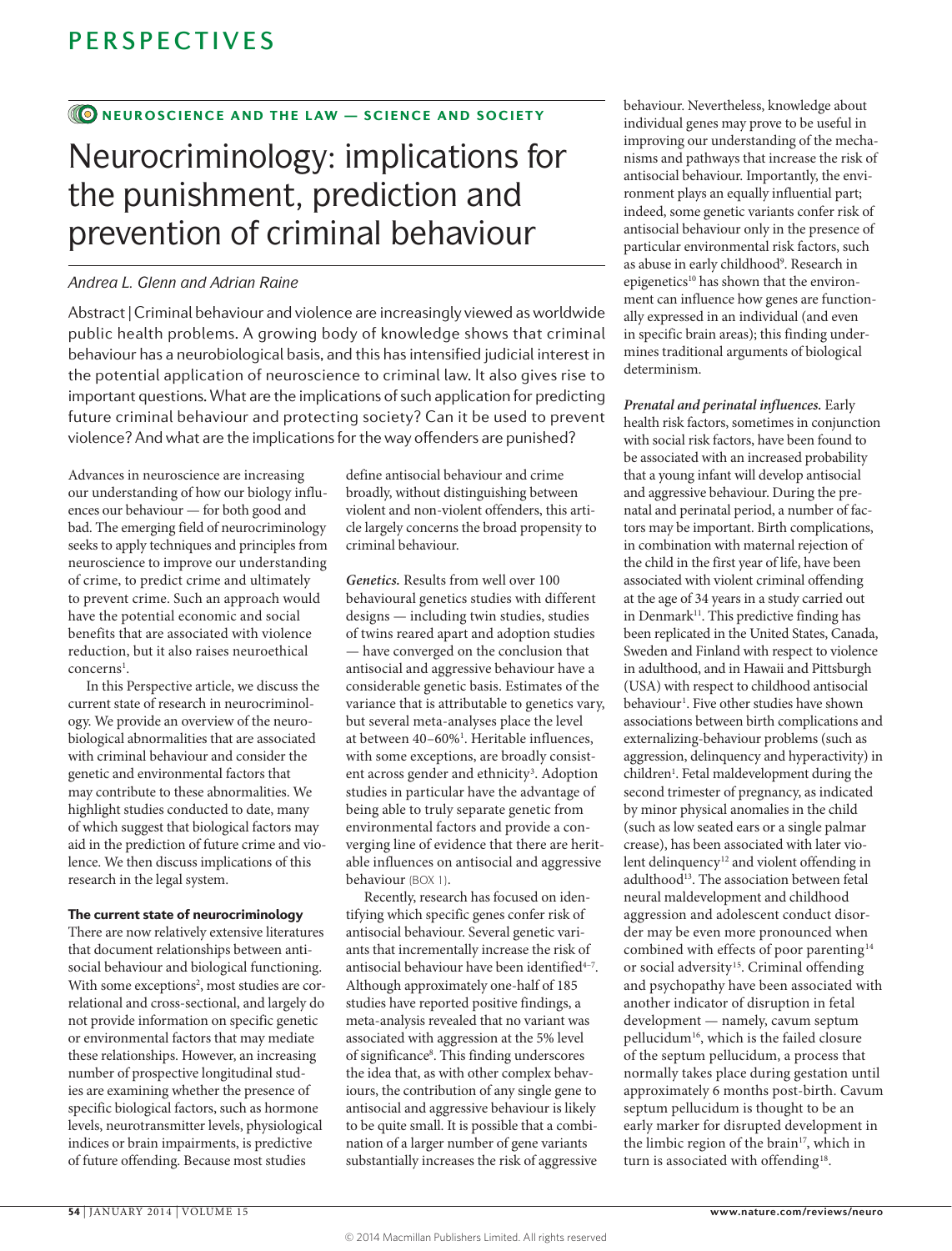#### Box 1 | Genetics and the intergenerational transmission of violence

Jeffrey Landrigan had been adopted at birth into a loving middle-class professional family. He was nevertheless a particularly troublesome child from the beginning. This behaviour progressed from temper tantrums at 2 years of age, abusing alcohol at 10 years of age, being arrested for burglary at 11 years of age, abusing drugs as a teenager, to killing his first victim at the age of 20 years. After escaping from prison, he perpetrated his second killing and was sentenced to death. While he was on death row in Arizona for this second homicide, another death-row inmate noticed an eerie resemblance between Landrigan and Darrel Hill, an inmate he had met on death row in Arkansas. It transpired that Hill was the biological father of Landrigan — a father Landrigan had never met. Hill, like his son Landrigan, was a career criminal who also abused drugs and also killed twice. Hill's

father — Landrigan's grandfather — was also an institutionalized criminal who had been shot to death by police. Landrigan's great-grandfather was a notorious bootlegger. Hill had seen Landrigan only briefly as he hid two .38 pistols and the narcotic medicine Demerol under his baby son's mattress  $-$  an action that was unintentionally prophetic of Landrigan's future drug abuse and violence $^{\rm 1}$ .

As a fourth-generation criminal, Landrigan's case documents not just the intergenerational transmission of violence but also illustrates how the adoption design separates the genetic influences of the biological parents from the environmental influences of the rearing home. Recent findings based on 43,243 adoptees and 1,258,826 non-adoptees unequivocally confirm that having a biological parent convicted of a violent crime raises the likelihood of criminal violence in the adoptee<sup>122</sup>. Taken together with findings from behavioural genetics studies that document heritability of aggression in children, adolescents and adults, these findings indicate that there is a genetic contribution to criminality.

Maternal nicotine consumption and alcohol consumption during pregnancy are also factors that may predispose individuals to violent offending in adulthood — findings that have been replicated across many studies in several continents<sup>1,19</sup>. Even small amounts of alcohol during pregnancy (one drink per week) have been associated with increased childhood aggression in the offspring<sup>20</sup>. There is current debate regarding whether nicotine exposure predisposes to offending by causing fetal hypoxia that results in brain impairment or whether this association is genetically mediated $21,22$ .

Lead levels have been associated with juvenile delinquency and aggressive behaviour in at least six studies<sup>23</sup>. From a prospective viewpoint, high lead levels in the mother during the first and second trimester of pregnancy are associated with an increased risk of being arrested for violent crimes in adulthood<sup>24</sup>. High dentine lead levels assessed at the ages of 6–9 years have been associated with increased violent offending at the ages of 14–21 years, and poorer cognitive functioning mediates this relationship25. Some studies that carefully controlled for potential confounds such as poverty, maternal smoking, alcohol use and drug use have shown that these findings apply to women as well as men<sup>24,25</sup>. Higher manganese levels in the mother during pregnancy have also been associated with increased externalizing-behaviour problems (defined as aggressive, destructive and defiant behaviour) in children aged 8-9 years<sup>26</sup>.

Poor nutrition in either the first or second trimester of pregnancy has been associated with a 2.5-fold increase in antisocial

personality disorder in the offspring<sup>27</sup>. Malnutrition in infancy is associated with conduct problems in adolescence, a relationship that is partly mediated by low IQ<sup>28</sup>. Similarly, children with signs of malnutrition at the age of 3 years have much higher rates of aggressive and antisocial behaviour at the ages of 8, 11 and 17 years<sup>29</sup> over and above any contribution from social risk factors. This relationship is also mediated by low IQ.

Together, these findings suggest that a number of early environmental factors may increase the risk of antisocial behaviour as late as adulthood, probably via effects on biological systems.

*Hormones and neurotransmitters.* The steroid hormones cortisol and testosterone have been the most intensively researched hormones in relation to antisocial behaviour. Disruptions in the hypothalamus–pituitary–adrenal (HPA) axis, the body's stress response system that regulates the release of the hormone cortisol, are frequently observed in antisocial people. Associations between antisocial behaviour and cortisol levels vary depending on the type of antisocial behaviour and other factors<sup>30</sup>. Psychological stress at various stages during development may produce lasting changes in HPA axis functioning and thereby predispose an individual to antisocial behaviour<sup>31</sup>. Low levels of cortisol in childhood are predictive of aggressive behaviour 5 years later, in adolescence<sup>32</sup>. Similarly, a study showed that boys who were identified as having behavioural problems and who had low cortisol levels showed more aggressive behaviour at a follow-up assessment 2 years later<sup>33</sup>.

Increased testosterone levels have been repeatedly associated with increased aggressive behaviour in adults. Caveats include the fact that this relationship appears to be less evident in pre-pubertal individuals<sup>31</sup>, and meta-analyses of this relationship find a small effect size of R=0.08 (REF. 34). Some randomized, placebo-controlled crossover trials have shown that testosterone administration increases aggressive behaviour in adult males<sup>35</sup>, which is suggestive of a causal connection, although other experimental studies using lower doses of testosterone did not show an increase in aggressive behaviour<sup>36</sup>. Increased levels of testosterone at the ages of 10–12 years are predictive of assaultive behaviour at the ages of 12–14 years, norm-violating behaviour at the age of 16 years and cannabis use at the age of 19 years<sup>37</sup>. Higher levels of testosterone at the age of 16 years are associated with crime in adulthood<sup>38</sup>.

Multiple neurotransmitter systems have been implicated in aggression<sup>39</sup>, and the best-replicated correlate of human aggressive behaviour is a low level of serotonin<sup>40</sup>. Low levels of serotonin in cerebrospinal fluid are a particular marker of people who show impulsive aggressive behaviour<sup>41</sup>. An experimental manipulation that reduces serotonin levels in the brain (that is, acute tryptophan depletion) reduced functioning of the orbitofrontal cortex during an inhibitory motor control task42, a region commonly implicated in antisocial behaviour<sup>43</sup>. However, aggression has also been associated with reduced monoamine oxidase A (MAOA) levels in the brain. MAOA is an enzyme that breaks down serotonin and other neurotransmitters, and hence lower levels of MAOA would presumably result in higher serotonin levels<sup>44</sup>. This seemingly contradictory finding demonstrates the need for studies that simultaneously examine multiple biological markers in order to obtain information about how neurotransmitters may interact with each other to increase the risk of aggression.

*Psychophysiology.* Psychophysiological differences have also been observed between antisocial groups and control groups. Metaanalyses and reviews conclude that low resting heart rate is probably the best-replicated biological correlate of antisocial and aggressive behaviour in children and adolescents<sup>45,46</sup>. Low resting heart rate may indicate a lack of fear and a reduced likelihood of experiencing negative affect in response to a criminal act<sup>45,46</sup>. Low heart rate in childhood and adolescence has been associated with adult crime in all four longitudinal studies conducted to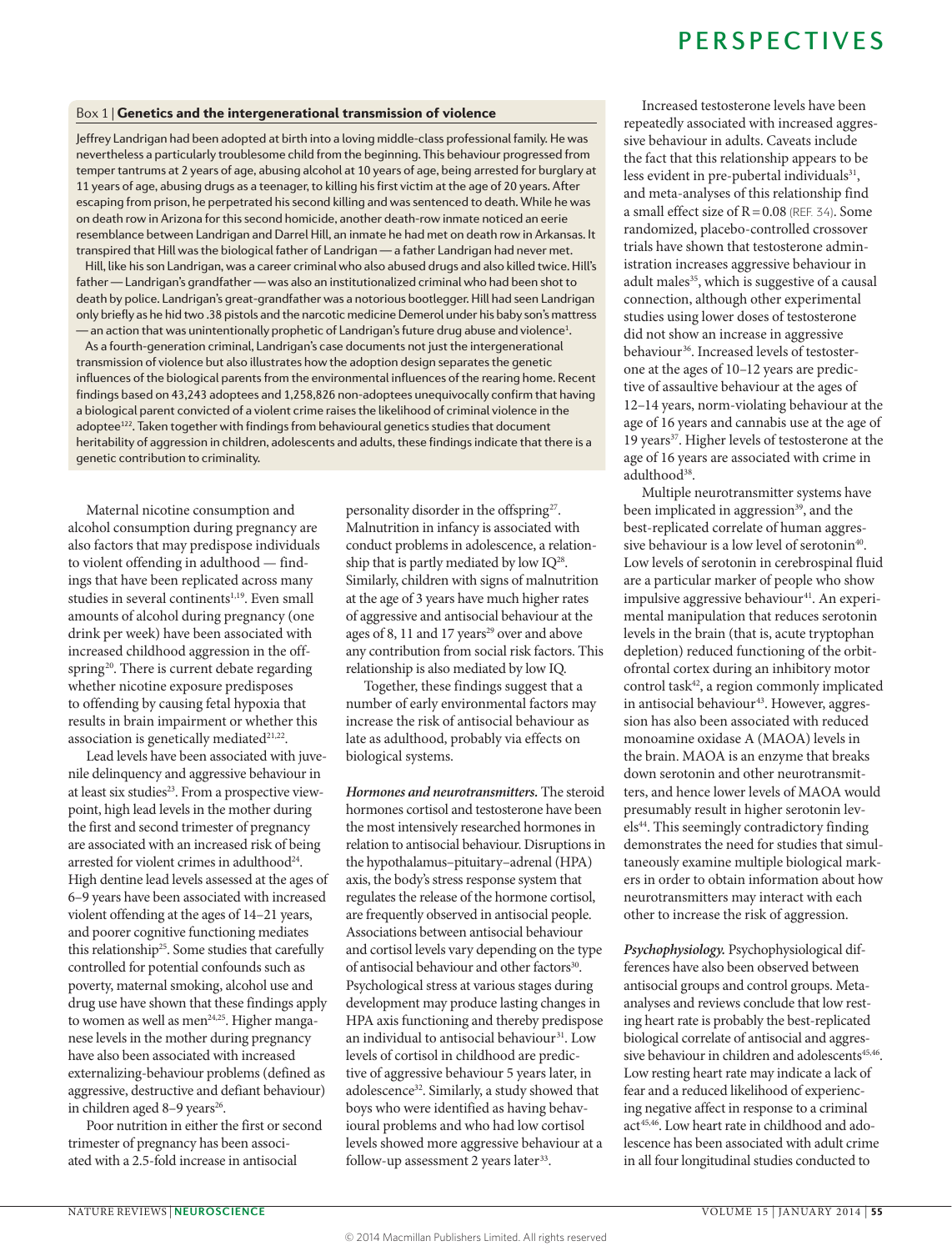date<sup>45</sup>. Across these studies, low resting heart rate was found to be as strong a predictor of future antisocial behaviour as it is of current antisocial behaviour<sup>45</sup>. In delinquents who were arrested for a minor offence at the age of 14 years, attenuated heart rate responses to a stressor were associated with both a shorter time to re-offend as well as with a greater number of re-offences within a 5-year period<sup>47</sup>. Another study showed that, after multiple confounds had been controlled for, low heart rate at the age of 18 years predicted higher conviction frequency and higher levels of violence up to the age of 50 years<sup>48</sup>.

Psychophysiological indicators of underarousal — such as slow-frequency electroencephalographic activity and reduced skin conductance activity — at the age of 15 years are predictive of crime at the age of 24 years<sup>49</sup>. A recent meta-analysis<sup>50</sup> has documented a reduced amplitude of the P300 event-related brain potential, which is thought to reflect inefficient recruitment of neural resources during information processing, in adult antisocial populations. Similarly, a reduced P300 amplitude at the age of 11 years has been associated with criminal offending at the age of 23 years. P300 amplitude predicted offending at the age of 23 years over and above measures of antisocial behaviour at the age of 11 years<sup>51</sup>.

Poor autonomic fear conditioning — the ability to learn associations between neutral cues and aversive stimuli — is another wellreplicated correlate of adult criminal and psychopathic adult offending<sup>52,53</sup>, conduct disorder in children and adolescents<sup>54,55</sup>, and juvenile offending<sup>56</sup>. A review of 46 human brain imaging studies suggests that deficits in fear conditioning may reflect abnormalities in a common core fear network that consists of the amygdala, insula and anterior cingulate57. Indeed, numerous brain imaging studies find abnormalities in these areas in antisocial people, although this has been disputed with respect to individuals with psychopathic traits<sup>58</sup> — a specific subgroup of criminal offenders. Poor electrodermal fear conditioning at the age of 3 years is associated with convictions for criminal offences at the age of 23 years<sup>59</sup>. In addition to aiding in the prediction of future offending, individual differences in fear conditioning may also provide information about which antisocial individuals may desist from future violence or be particularly amenable to treatment. For example, adolescents who were identified as being likely to commit crimes in adulthood by virtue of being antisocial at the age of 15 years but who did not go on to develop into adult criminal offenders at the age of 29 years

showed superior fear conditioning compared with both antisocial adolescents who become offenders and non-criminal controls<sup>60</sup>.

*Brain imaging and neurology.* Reduced functioning in the frontal lobe of the brain is to date the best-replicated brain imaging correlate of antisocial and violent behaviour. In particular, a meta-analysis of 43 structural and functional imaging studies found that the largest reductions in structure and function within the frontal lobe of antisocial individuals were observed in the orbitofrontal cortex, anterior cingulate cortex and dorsolateral prefrontal cortex<sup>61</sup>. The dorsolateral prefrontal cortex is associated with self-regulatory processes, including attention and cognitive flexibility, and may be linked to the antisocial features of impulsivity and poor behavioural control<sup>61</sup>. The anterior cingulate is involved in error processing, conflict monitoring and avoidance learning<sup>62-64</sup>. Individuals with damage to this region are more disinhibited and aggressive<sup>65</sup>, and demonstrate impairments in inhibitory control and emotion processing66,67. The ventral prefrontal cortex, including the orbitofrontal cortex, has received particular attention given its role in emotion processing, learning from reward and punishment, and decision making<sup>68,69</sup>.

The possibility of a causal connection between impaired orbitofrontal cortex structure and/or function on the one hand, and crime and/or violence on the other, has been raised by neurological studies showing that head injury in ostensibly normal individuals precedes the onset of disinhibited antisocial behaviour. For example, higher levels of aggression were found in war veterans who had experienced penetrating head injuries that were localized to the ventral prefrontal cortex70. Furthermore, neurological patients who had suffered from an accidental head injury to the ventral prefrontal cortex show poor decision making, reduced autonomic reactivity to socially meaningful stimuli and psychopathic-like behaviour<sup>68</sup>. In a particularly striking example, a tumour in the orbitofrontal region preceded the onset of paedophilia in an individual; after resection of the tumour, the person's behaviour returned to normal<sup>71</sup> (BOX 2).

The amygdala is another brain region that is consistently identified as showing altered activity in brain imaging studies of antisocial individuals. The type of deficit may vary in different subgroups of antisocial individuals. Adults and youths with psychopathic traits, who have blunted emotional responding and may engage in more cold,

calculated aggression, have reduced amygdala volume<sup>72</sup> and functioning<sup>73-75</sup>, whereas individuals with a more impulsive, reactive form of aggression demonstrate exaggerated amygdala reactivity<sup>76</sup>. Reduced amygdala volume in psychopathic individuals has been localized to the basolateral, lateral, cortical and central nuclei — regions that are involved in emotion processing, fear conditioning and autonomic reactivity to affective stimuli72. Of note, patients with damage to the amygdala have a reduced sense of danger, are less fearful<sup>77</sup> and have deficits in the recognition of fearful facial expressions<sup>78</sup> (a process involved in experiencing empathy). The association noted earlier<sup>59</sup> between poor classical conditioning in childhood and crime in adulthood suggests, but does not prove, a causal relationship between amygdala functioning and antisocial behaviour.

Most brain imaging studies are essentially correlational and cross-sectional, and until recently no longitudinal brain imaging research on antisocial populations has been conducted. Two recent studies have indicated the potential for neuroimaging to provide incremental predictive power in predicting re-offending. One study showed that reduced functioning in the anterior cingulate during a go–no-go task in prisoners doubled the likelihood of re-arrest 3 years later<sup>79</sup>. A second study of high-risk community males showed that reduced amygdala volume at the age of 26 years was associated with violent offending 3 years later<sup>18</sup>. As has been observed in other biological longitudinal research, both studies showed predictive utility of brain measures over and above past history of antisocial behaviour and other confounds.

Other longitudinal studies have shown that incurring brain damage increases the risk of criminal behaviour. A longitudinal study of 231,129 individuals from Sweden documented a threefold increase in violent crime after traumatic brain injury (TBI) after adjusting for demographic confounds<sup>80</sup>. A prospective longitudinal study of 12,058 individuals from Finland showed that TBI during childhood and adolescence was associated with a 1.6-fold increase in crime in adulthood after controlling for confounds; children suffering from TBI before the age of 12 years started their criminal careers significantly earlier than those who suffered from TBI after the age of 12 years<sup>81</sup>. These studies demonstrate that information about brain structure and function, regardless of whether the origins are neurodevelopmental or a result of a direct physical insult later in life, may be of some use in identifying which individuals are at an increased risk of criminal behaviour.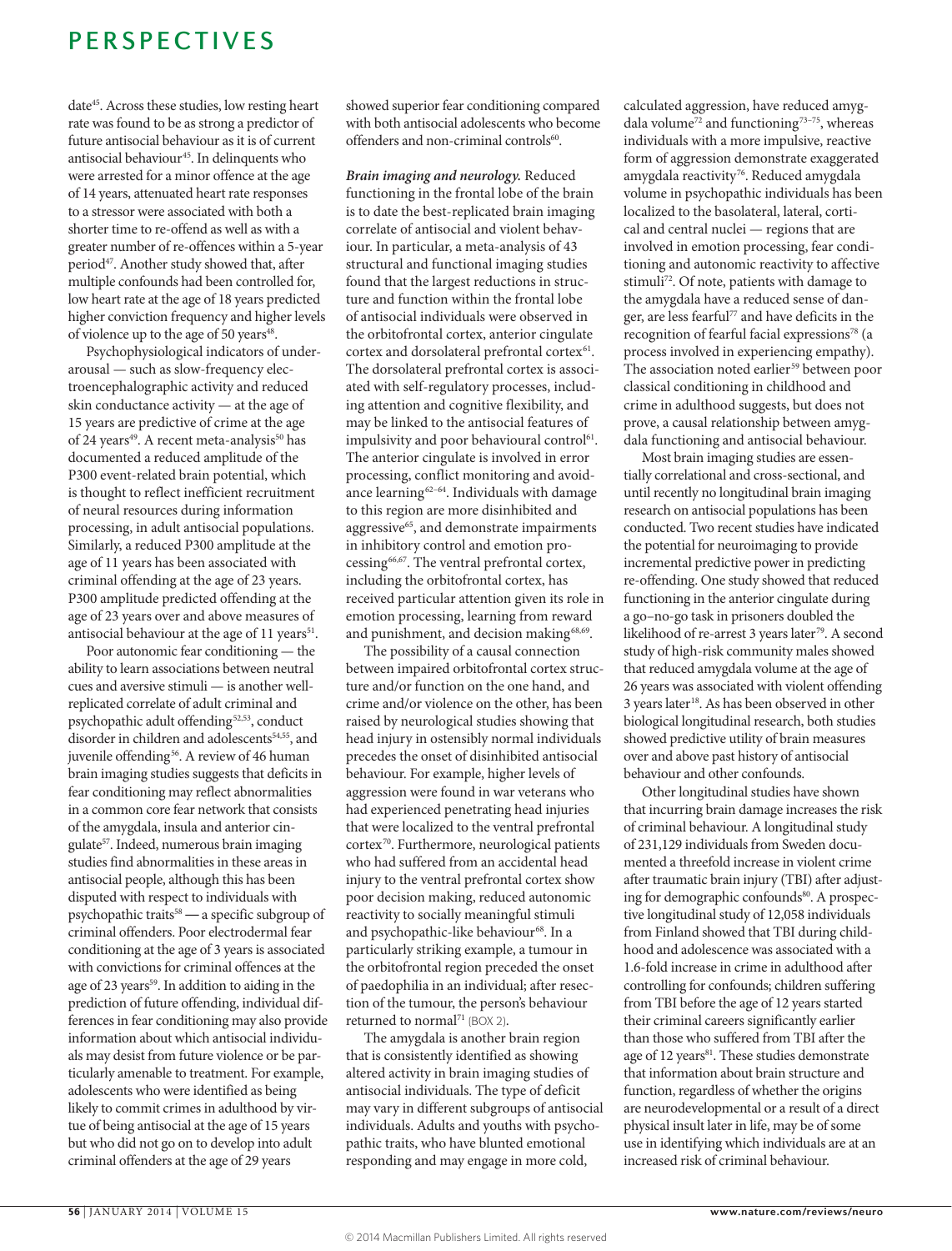#### Box 2 | Ventral prefrontal dysfunction, paedophilia and legal responsibility

Cross-sectional brain imaging studies are correlational and cannot prove a causal association. Individual case studies can, however, be suggestive of causality.

Michael was a 40‑year-old schoolteacher and past correctional officer. He was happily married to his wife and loved both her and Christine, his stepdaughter. He had no prior history of criminal or deviant behaviour. However, Michael began to change. He became uncharacteristically aggressive with his wife and began taking pornography to school. His bedtime rituals with his pre-pubescent stepdaughter, which had previously consisted of singing lullabies, became more sordid, and he eventually got into bed with her. He was found out and convicted of child molestation.

Michael had to decide between a prison sentence and a treatment programme. He chose the treatment programme but was expelled after propositioning female staff. The night before he was due to be transported to prison, he went to the emergency room complaining of a severe headache. There he continued to solicit sexual favours from staff.

An astute neurologist ordered an MRI scan after Michael wet his trousers without showing any apparent concern. The MRI revealed a tumour growing from the base of the orbitofrontal cortex (see the figure, which shows MRI scans of Michael's brain at the time of the initial neurological evaluation, revealing a tumour mass displacing the right orbitofrontal cortex). After the tumour was resected, Michael's behaviour returned to normal, and he was reunited with his wife and stepdaughter. After several months of normal behaviour, his wife discovered child pornography on his computer. Michael was re-examined, and it was discovered that the tumour had regrown. It was resected for a second time, and for at least 6 years after the resection Michael's behaviour has returned to normal<sup>1,71</sup>.

The case comes almost as close as one can get to a causal connection between ventral prefrontal brain pathology and deviant behaviour — a pendulum moving from normality to brain dysfunction to paedophilia to neurosurgery to normality, and back again. In the face of the order in which events occurred, was Michael responsible for his inappropriate sexual behaviour with his stepdaughter?



**Nature Reviews** | **Neuroscience** Figure is reproduced, with permission, from REF. 71 © (2003) American Medical Association.

*Remaining challenges for research on biological risk factors for violence and crime.* In sum, in recent years, evidence of the importance of biological factors in antisocial behaviour has accumulated and is being recognized as valuable in our understanding of crime and violence. With advances in neuroscience and the design of longitudinal investigations, studies are becoming methodologically stronger. Taken together, it is becoming increasingly harder to argue that biological factors do not predispose some individuals to adult crime. This conclusion neither diminishes nor replaces social and environmental perspectives on crime causation<sup>24,29,80</sup>. Together, genetic and environmental factors shape the way that biological systems develop and function, and thus affect multiple complex psychological processes that are important in controlling and regulating behaviour and in behaving morally.

Important gaps in our knowledge remain. Very little is known about the neurobiology of regulatory crimes, and one study showed increased cortical thickness and better prefrontal functioning, as opposed to impairments, in white-collar criminals<sup>82</sup>. A future challenge in neurocriminology lies in parsing out the specific genetic and environmental influences that induce neurophysiological changes that result in the more proximal cognitive, affective and behavioural risk factors for violence. In other words, what neurobiological processes mediate the relationship between the well-documented early social risk factors and violence in adulthood?

A few studies have begun to explore how genetic and environmental factors affect the brain. For example, researchers have found that the adolescent offspring of mothers who smoke during pregnancy have reduced

thickness in two regions of the brain that have been implicated in antisocial behaviour — the orbitofrontal cortex and middle frontal cortex<sup>83</sup>. Children exposed to high levels of lead early in life have been shown in adulthood to have reduced grey matter volume in the brain, particularly in the prefrontal cortex<sup>84</sup>. Males with a common polymorphism in the *MAOA* gene (which is present in about 30% of the population) have an 8% reduction in the volumes of the amygdala, anterior cingulate and orbitofrontal  $\text{cortex}^{85}$ , which suggests that there is a causal pathway from genes to brain to antisocial behaviour. To delineate these types of causal connections, future studies need to examine the pathways by which genes and the environment affect biological systems, and how these altered systems in turn predispose individuals to antisocial behaviour.

A predisposition to criminal behaviour is unlikely to be reduced to one or even two simple brain circuits but probably involves multiple brain dysfunctions and multiple circuits that each give rise to different risk factors for violence. Thus, the future use of brain imaging in the assessment of risk of criminal behaviour will require a much more sophisticated understanding of these circuits. Although brain imaging techniques have advanced rapidly in the past few decades, there are still many limitations to these methods<sup>86</sup>. However, with continued methodological improvements in neuroscience research, we will gain more information about how brain regions function together to predispose individuals to criminal behaviour.

Although only a few prospective studies have been conducted, findings from research on early risk factors suggest that information about biological factors in youths may aid in the prediction of which individuals are more likely to engage in crime and violence later in life. Such information may also help to identify individuals who are particularly amenable to rehabilitation. In a review of ten studies implementing variants of cognitive– behavioural therapy in individuals with antisocial behaviour<sup>87</sup>, multiple neurobiological factors were predictive of treatment response and progress, including heart rate, hormone levels and neuropsychological measures of risk taking, sensitivity to negative consequences, impulsivity, cognitive flexibility and emotion processing. Although such initial findings are provisional, these neurobiological characteristics could ultimately help to determine which offenders are best suited to specific rehabilitation programmes and are more likely to re-integrate into society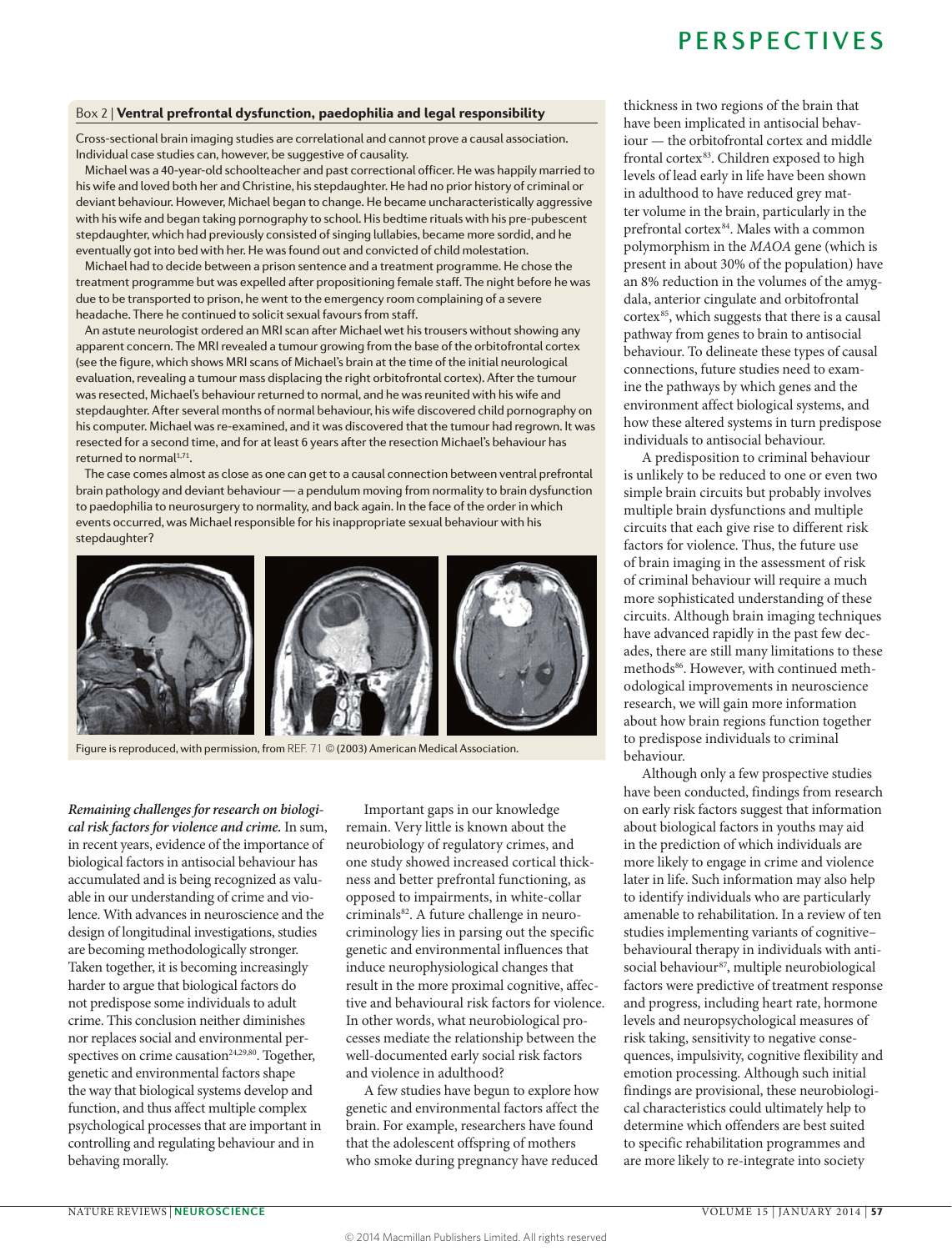safely. A major challenge that remains to be addressed is the identification of socially acceptable psychosocial or biological intervention programmes that target biological risk factors for criminal behaviour.

### The legal context

Neurocriminology interfaces with the judicial system at three main levels: punishment, prediction and prevention. To what extent does the growing body of knowledge on the neuroscience of crime and violence suggest that we should rethink our approach in these three domains? Although it is unlikely that neurocriminology will result in any radical or swift shift in the operation of the criminal justice system in the very near future, it is not inconceivable that some modest change may occur in these areas at some point, assuming that the field continues to develop and evolve, as the past two decades have suggested.

*Punishment.* Punishment is predicated on blameworthiness, and the extent to which we blame individuals is a function of the extent to which they can be held accountable for their actions. Such accountability in a legal context is based on the concept of responsibility.

In this context, let us assume that, to some extent, neurobiological abnormalities or insults relatively early in life predispose some individuals to a life of crime and violence. We also assume that offenders are not responsible for being exposed to these early risk factors for violence. So are these offenders responsible for their behaviour, and if so, to what degree? In the case of Michael, in whom a tumour in the orbitofrontal region preceded the onset of paedophilia, which disappeared after the tumour had been removed<sup>71</sup> (BOX 2), the question was: was he responsible for his paedophilia? Currently, in the United States, an individual is deemed 'responsible' for their actions if two conditions are met: first, they have sufficient rational capacity; and second, they are not acting under coercion. Rational capacity is typically interpreted as whether the individual knew what he or she was doing and understood that his or her actions would have consequences. Michael's (BOX 2) is a telling case because the temporal ordering of events — from normality to brain tumour to paedophilic interest to tumour resection to normality, and back again — is suggestive of causality in this particular case. However, in his own words, Michael admitted, "…somewhere deep, deep, deep in the back of my head, there was a little voice saying 'You shouldn't do this'" (REF. 88). He knew at the time of the act what he was doing, and

he also knew that what he was doing was wrong. In the eyes of the law, Michael was legally responsible for his actions.

Given that Michael would be considered legally responsible, it is difficult to argue that someone with a less obvious neurobiological 'predisposition' to offending than that of Michael — such as reduced functioning of the amygdala during a moral decisionmaking task, carrying a specific variant of the *MAOA* gene or a significant but nonobvious volume reduction in prefrontal grey matter — is not responsible for his or her actions. In most criminal cases, the causal flow from biological risk to offending will never be known. All behaviour has a cause, and identifying the neural basis of a behaviour in an individual does not in itself establish that the individual had diminished rational capacity<sup>89</sup>. Therefore, as the law currently stands in the United States and other countries, the documentation of neurobiological risk factors, no matter how early they originated, does not render that individual lacking responsibility.

Despite this current legal stance, a challenging question concerns whether the current law pertaining to responsibility is in need of modest revision. This is ultimately a normative question over which there can be reasonable disagreement. Even without invoking the presence of biological risk factors to suggest impaired rational capacity, it has been argued that severe psychopaths should not be held responsible on the grounds that they have no sense of moral rationality — they are not sensitive to moral concerns and thus do not have the same moral sense as most people in society<sup>90</sup>. When one considers in addition an increasing body of evidence showing that neurobiological factors contribute to criminal psychopathy in adults as well as to behaviour in children with psychopathiclike traits<sup>91</sup>, such a revision perhaps becomes more compelling, particularly in a case in which an individual has several documented neurobiological and psychosocial risk factors for violence potential, as in the case of Donta Page (BOX 3).

The judicial system acting in a practical world essentially conducts binary decision making: for example, in establishing innocence versus guilt. Determination of diminished capacity in the United States similarly involves a categorical judgement on the presence or absence of a mental disability. The fairness of this binary judgement can be reasonably questioned. The widespread consensus of experts is that crime and antisocial behaviour are dimensional, and not categorical, constructs<sup>92</sup>. Risk factors associated with

antisocial and criminal violence are also usually dimensional in nature (for example, the degree of prefrontal dysfunction and the resting heart rate), although some may be categorical (for example, the presence of TBI or genetic polymorphisms). Unlike in the United States, the judicial practice in the Netherlands is guided by a five-point scale for assessing the degree of criminal responsibility, with evaluations including personality and neuropsychological testing<sup>93</sup>. Thus, although neuroscience has no current definitional bearing on concepts of responsibility, it is not without international precedent to consider a revision to legal practice in the United States, United Kingdom and other countries so that responsibility may, in the future, be assessed on a continuum using measures that include neurobiological variables.

Although a sensible dividing line needs to be drawn for practical reasons, in theory one can conceive of a set of multiple neurobiological and genetic influences that, combined with social influences, diminish responsibility to varying degrees. To the extent that neuroscience provides reliable methods to document these influences objectively, and assuming that methodologies become less expensive and quicker and easier to implement than hitherto, we anticipate that responsibility will eventually be conceptualized more broadly than it is today. For example, although cognitive intelligence is the benchmark used by the law to document the capacity for rationality, the relatively new fields of affective psychology and affective neuroscience are providing us with evidence that emotion informs decision making<sup>68,94</sup> — a finding that is not yet instantiated in the law. Can individuals therefore be fully responsible when the feeling for what is moral is diminished? What may be just as important as knowing the difference between right and wrong when making moral decisions is having the feeling of what is right and wrong. As recent studies have documented in psychopaths, some individuals may have deficits in brain regions that are important for generating these emotional responses (BOX 4).

The facts that research in the field uniformly recognizes substantial affective impairments as a core feature of psychopathy and that there is no longer any reasonable doubt that such affective impairment influences behaviour<sup>95,96</sup> raise the question of whether the legal system will eventually reformulate its current, long-standing concept of responsibility. For example, environmental head injuries can change an otherwise responsible individual into a person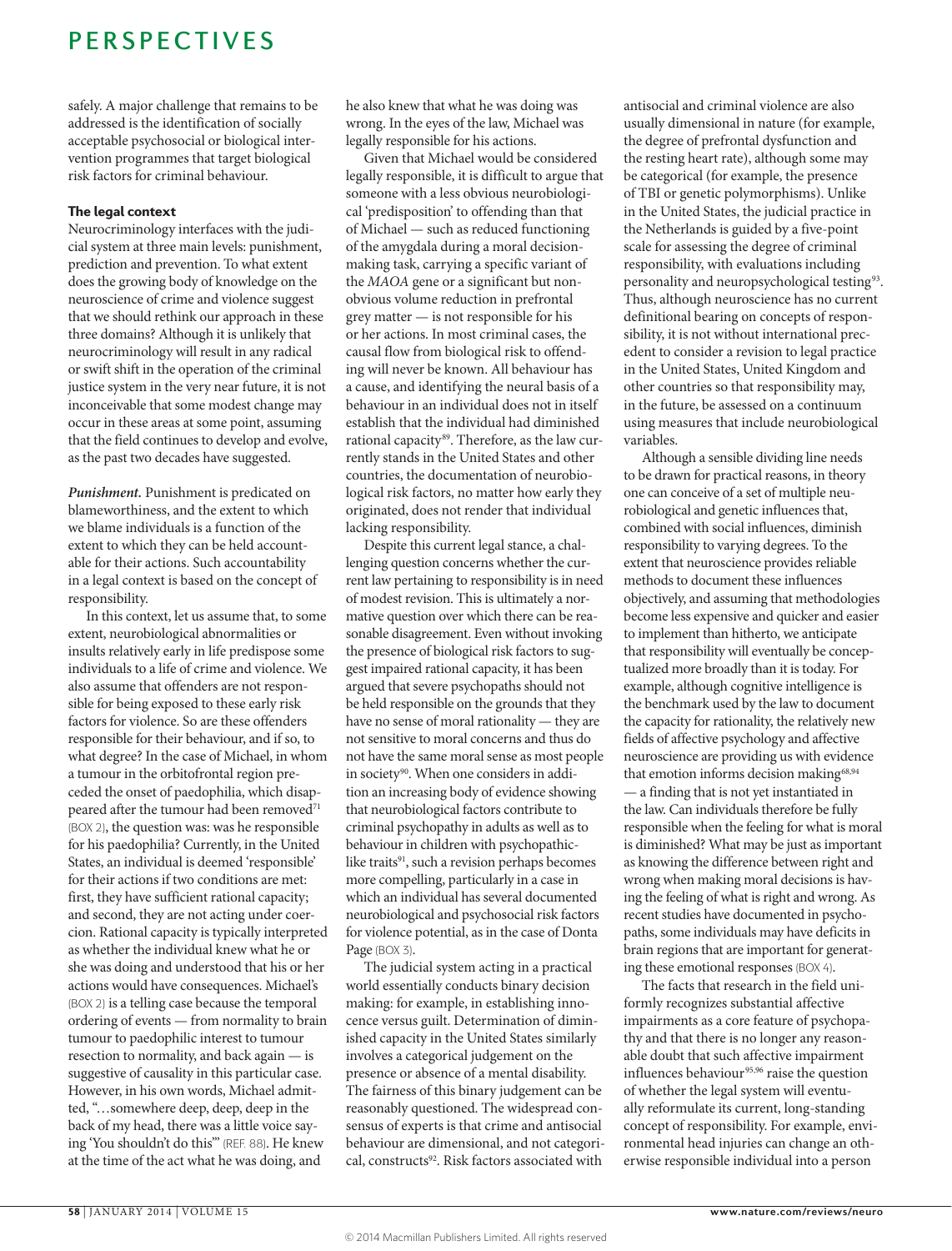#### Box 3 | Neuroscience in the courtroom

Donta Page Normal controls Donta Page, a young African-American male, brutally raped and murdered Peyton Tuthill, a young white woman living in Denver (Colorado, USA) in 1999. The defendant was brought across state lines to be scanned in the same positron emission tomography scanner with the same challenge task used in one prior study that had shown prefrontal dysfunction in murderers<sup>11</sup>. A comparison of the defendant's brain scan with the average of 56 normal control individuals showed reduced activation in the ventrolateral, ventromedial and polar prefrontal cortex (see the figure, which shows reduced functioning of the ventral prefrontal cortex in Page's scan (left) compared with normal brains (right)). The author (A.R.) testified in the ensuing court case that such brain dysfunction, which potentially arose from documented severe physical abuse and head injuries in childhood, could predispose to poor decision making, lack of self-insight, lack of affect and poor behavioural controls, which in turn predisposes to callous, disinhibited behaviour. Inter-racial homicide is relatively rare and may have polarized the jury, who found the defendant guilty of first-degree murder with deliberation, punishable by death. In the death penalty hearing, a three-judge panel accepted the reasoning that impaired capacity due to brain dysfunction — in conjunction with multiple additional biosocial predispositions to violence that included parental neglect, extreme poverty, sexual abuse, poor nutrition, low heart rate and lead exposure — had probably limited the defendant's ability to appreciate the wrongfulness of his acts. He was spared the death penalty and given life

imprisonment.

This case highlights two competing perspectives on the application of reductionist neuroscience knowledge to the practical, life‑or‑death issue of criminal responsibility. If an individual is burdened early in life with biological and social risk factors beyond their control, which, in a probabilistic fashion, increase the likelihood of a criminal lifestyle, are they fully responsible for their homicidal actions? Conversely, all behaviour has a cause that is founded in the brain. Just because a putative causal path has been documented, should it be exculpatory? Would such exculpation erode our concept of moral responsibility?

Figure is reproduced, with permission, from REF. 1 © (2013) Pantheon.

who, although cognitively capable of differentiating right from wrong, lacks the neural regulatory affective and behavioural control over their behaviour<sup>97</sup>. It has been suggested that as neuroscience begins to offer a more detailed and specific account of the physical processes that can lead to irresponsible or criminal behaviour, the public perception of responsibility may begin to change in the same way that public viewpoints on addiction have shifted from addiction as a failure of personal responsibility towards addiction as a disease<sup>98</sup>.

*Prediction.* If biological factors could predict future violence over and above predictions based on social variables, even opponents of a neuroscientific perspective on crime would have to agree that neurobiology has added value in this area. Whether or not such biological factors are causes or merely correlates of violence is irrelevant to the issue of prediction — the fact that they add predictive value is the currency of risk assessment in prisoners who are about to be released.

Given that approximately 50% of the variance in aggressive and antisocial behaviour can be explained by genetic influences, a compelling case could in theory be made for using biological information to improve violence prediction. However, the fact that molecular genetic studies have so far largely failed to identify specific genes that can account for more than 1% of the variance in any complex behavioural trait gives considerable pause for thought<sup>99,100</sup>. Molecular genetic advances have, in theory, the potential to elucidate and identify specific genetic factors that predispose individuals to crime

in the future, but currently the value of genotyping individuals to predict future violence is limited.

Perhaps surprisingly, endophenotypes such as prefrontal dysfunction and low heart rate, which reflect compound genetic and environmental influences, may currently explain more of the variance in adult violence than any individual genotype and may have more traction in predicting future violence. The literature reviewed above has revealed several replicable early biological correlates of later violence. Some studies have shown that neurobiological markers can predict, over and above well-replicated psychosocial risk factors, which individuals will demonstrate antisocial or psychopathic traits101,102. The two recent imaging studies described above<sup>18,79</sup>, together with multiple studies that have identified psychophysiological and hormone predictors of future offending, provide some support for the conclusions made in a Royal Society report that neuroscience may have future value in predicting re-offending<sup>103</sup>.

Despite the potential promise, and indeed likelihood, that neurobiology could provide at least modest increases in predictive power, methods used to predict the potential of future re-offending in about-to-be-released prisoners have so far never incorporated neurobiological markers into the risk assessment equation. There are three main reasons for this. First, the evolving body of knowledge on neurocriminology has not yet been accepted in the social sciences and among practitioners. Second, neurobiological measures are less easy to collect than behavioural, social and psychological data. Third, there have been longstanding ethical concerns about collecting biological data on offenders. This may change given that DNA is now collected on all arrestees in the United States. Technical developments are also increasingly making neurobiological risk assessments more feasible and practical, and some, such as the measurement of resting heart rate, are already incorporated into standard medical practice at the community level.

Any major advances in predicting future violence will be based not just on progress in neurocriminology but also on statistical advances. Machine-learning techniques such as random forest have already been documented to improve the prediction of future charges of homicide or attempted homicide using traditionally available demographic and social variables<sup>104</sup>. If neurocriminology can identify replicable biological risk factors that provide incremental knowledge

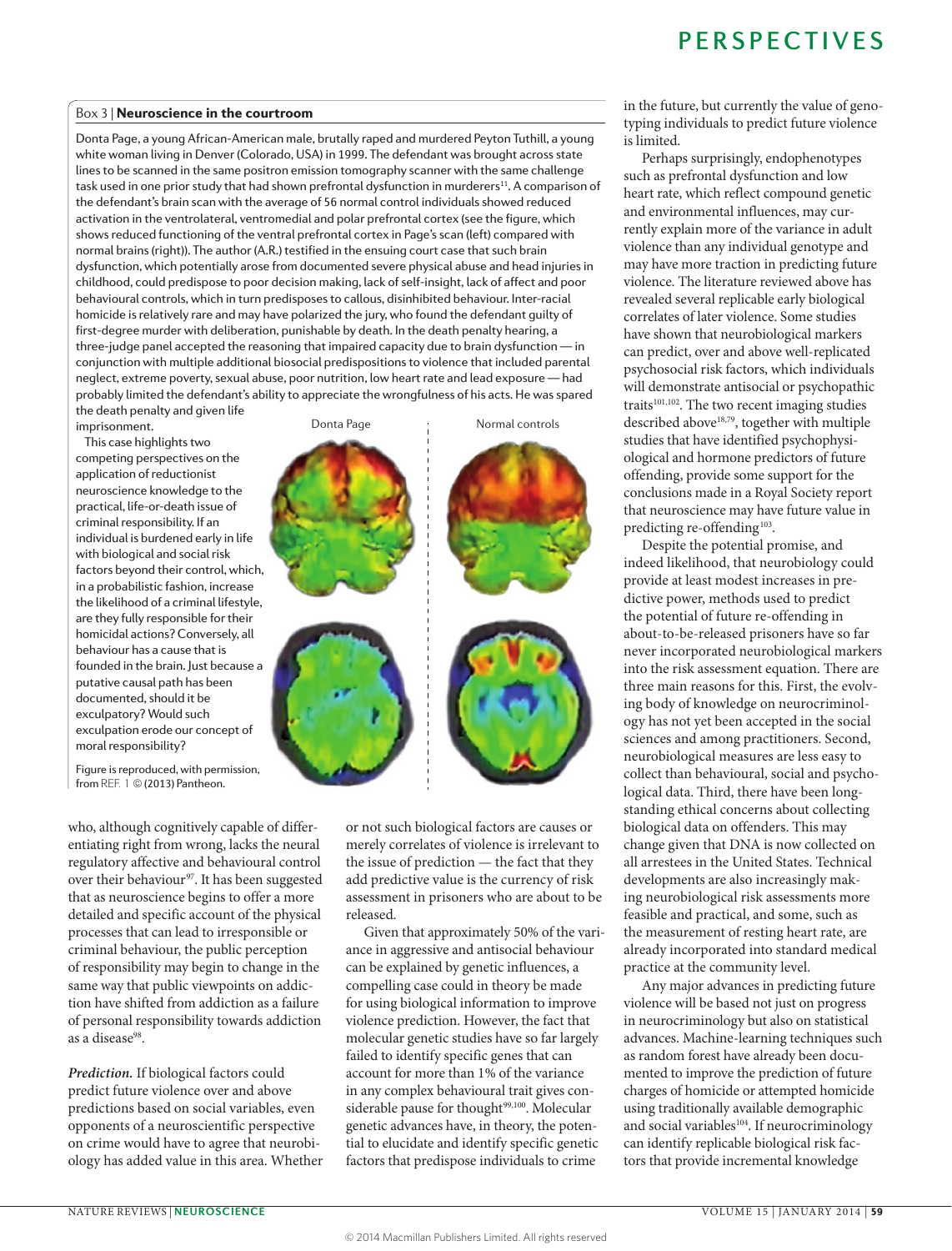### Box 4 | Common neural circuits in moral decision making and antisocial behaviour

Although criminal offending is heterogeneous in nature, a common denominator is that it is immoral. It is conceivable that the neural circuitry underlying moral decision making is impaired in offenders. This moral neural circuit is broadly comprised of the polar and medial prefrontal cortex (PFC), ventral PFC, angular gyrus, posterior cingulate and amygdala. These brain regions have substantial overlap with those regions that are found to be structurally or functionally impaired in offenders<sup>123</sup> (see the figure, which shows a schematic diagram of brain regions that are activated only in moral decision making (green), regions that are impaired only in antisocial groups (red), and regions common to both antisocial behaviour and moral decision making (yellow)). This overlap gives rise to the 'neuromoral' hypothesis of antisocial behaviour, which states that some of the brain impairments that are observed in antisocial individuals disrupt moral emotion and/or decision making, thereby predisposing individuals to rule-breaking, antisocial behaviour $^1$ .

This raises an intriguing forensic question. There is little doubt that most violent psychopaths 'know' the difference between right and wrong

— but do they have the 'feeling' of what is right and wrong? Moral decision making is viewed as being influenced by affect<sup>68,94</sup>. This 'moral feeling', which is centred partly on the amygdala, is argued to be the engine that translates the cognitive recognition that an act is immoral into behavioural inhibition — a mechanism that functions less well in affectively blunted antisocial individuals. Impairments to the emotional component that comprises the feeling of what is moral are viewed as a core feature of psychopaths and are also present in other offenders.

Thus, if a criminal offender has documented disruption to this moral neural circuitry and lacks the feeling for what is right and wrong, are they fully accountable for their immoral behaviour? If this moral circuitry can be better delineated and quantified at the individual level in the future, this affective metric could be entered as a mitigating factor in the punishment phase of a trial, just as low IQ — a cognitive metric — is currently used to establish lack of rational capacity and to excuse the defendant in the guilt phase of a trial.



over and above the traditional variables that are currently used in dangerousness assessments, this would further aid violence prediction. Indeed, given that probation and parole decisions must be made every day in offender populations, and assuming that neurobiological data can reliably enhance the accuracy of such predictions, it could be viewed as ethically questionable not to use such knowledge. However, such a development would raise several powerful ethical concerns. The potential for future extension of such predictions from offender populations to non-offender community populations is one such concern given the egregious civil liberty violations that could arise from false positives — that is, nondangerous individuals being predicted to be at risk of committing crimes.

*Intervention and prevention.* If neurocriminology could provide even very modest insights into how future offending can be reduced, it would gain considerable traction in the contexts of law and society in general, given that rehabilitation is a consideration in sentencing criminal offenders. Research in this area is currently sparse, but some studies suggest that neurobiological research can inform practice and provide guidelines for future research.

At the psychopharmacological level, it is known from over 45 randomized controlled trials that that a wide range of medications — including atypical antipsychotics, mood stabilizers, stimulants and antidepressants — are effective in reducing aggressive behaviour in children and adolescents<sup>105</sup>. Although such effects may

in part be due to the treatment of clinical conditions that are co-morbid with aggressive behaviour, such as attention-deficit hyperactivity disorder and depression, pharmacological intervention is also effective in children presenting solely with aggressive symptoms. In adults with impulsive aggression, treatment with selective serotonin reuptake inhibitors has been found to increase glucose metabolism in the orbitofrontal cortex<sup>106</sup>, suggesting a potential method for improving functioning in regions that have been identified as deficient in antisocial populations.

Despite these findings, there appear to be few, if any, systematic studies on the long-term efficacy of medications or their application to offender populations. Controversially, anti-androgen medications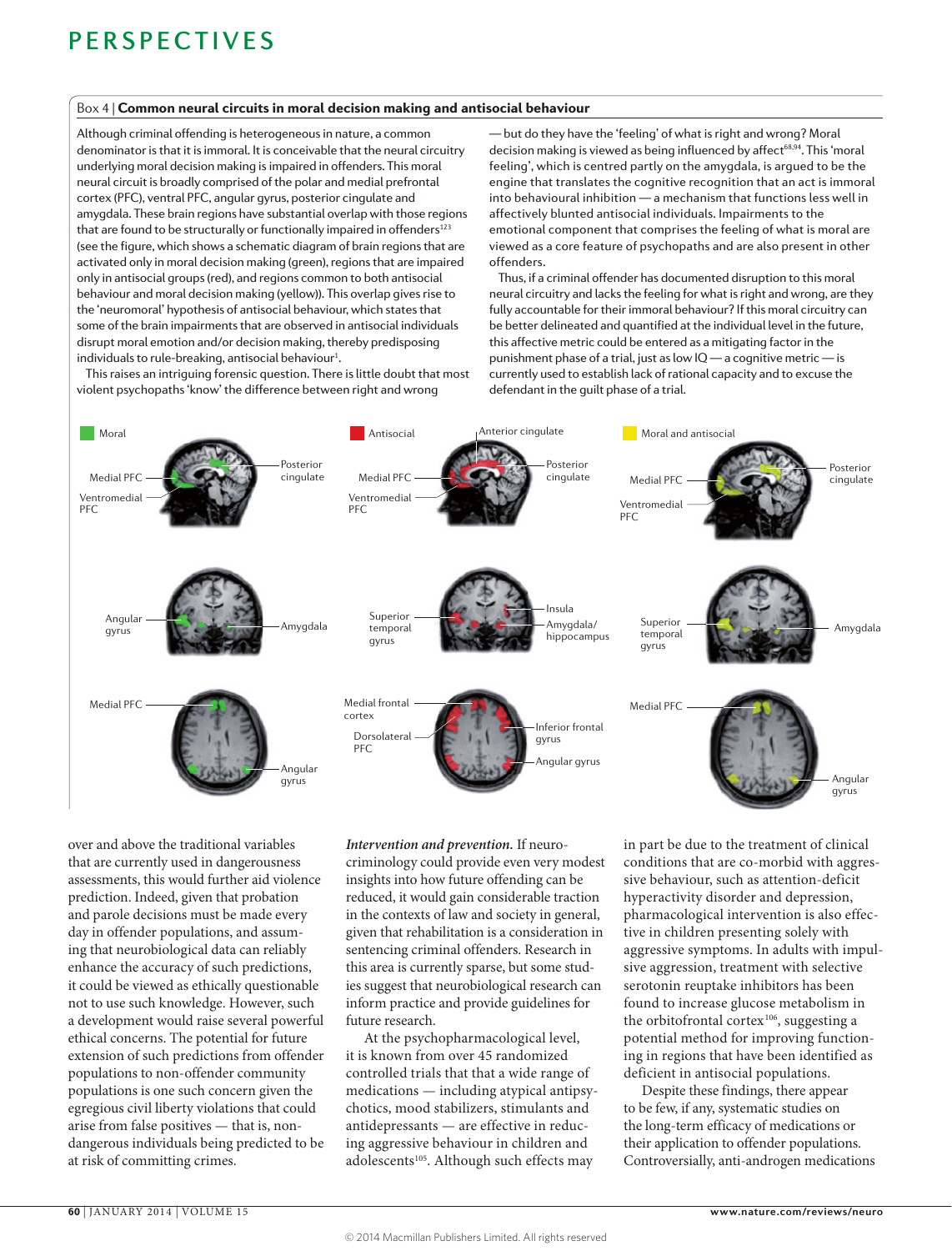such as medroxyprogesterone or Depo-Provera are thought to reduce recidivism in sex offenders<sup>107</sup>, but well-controlled randomized controlled trials are lacking. There is agreement that anti-androgens do reduce sexual drive, and in practice at least eight states in the United States have laws on chemical castration. Although some have argued that chemical castration violates the constitutional rights of the offender, others have countered that these medications are effective, that offenders are capable of making an informed decision and that preventing such informed choices that have appropriate safeguards in place is ethically questionable<sup>108</sup>.

A more socially acceptable avenue of biological intervention may lie in nutritional supplementations such as omega-3 fatty acids. Several studies have documented initial effectiveness in reducing antisocial and aggressive behaviour in child and adult populations<sup>109-111</sup>, although null findings exist<sup>112</sup>. The only two randomized controlled trials conducted in prison populations have documented a 34–36% reduction in serious offending in young offenders<sup>109,110</sup>. Long-chain fatty acids are critical for brain structure and function; they constitute 30% of the cell membrane and are known to enhance neurite outgrowth and prolong cell life<sup>113</sup>. Given the existence of structural and functional neural correlates of antisocial and violent behaviour and the finding that poor nutrition is an early risk factor for antisocial and aggressive behaviour, omega-3 supplementation may prove to be modestly beneficial for at least some subgroups of offenders.

From a public-health perspective, applications of neurobiological research on violence at the population level relatively early in life may help to prevent adult violence. In one randomized controlled trial, low-income pregnant mothers were provided with prenatal and early postnatal home visitations from nurses who gave advice on reducing smoking and alcohol use and improving nutrition. The study documented a 63% reduction in the number of convictions among the 15-year-old children of these mothers<sup>114</sup>. One experimental environmental enrichment programme that provided better nutrition, more physical exercise and cognitive stimulation to community children aged 3–5 years documented increased electrocortical arousal and autonomic orienting at the age of 11 years $^{115}$  and a 34.6% reduction in offending rates at the age of 23 years<sup>116</sup>. In principle, targeted investment of resources to underserved populations at risk of future violence has the potential to enhance

neurocognitive functioning and prevent offending, although these initial public health prevention programmes require replication and extension.

Novel, innovative approaches to crime prevention through benign brain manipulation also have the potential to develop from basic neuroscience research. One recent experimental transcranial direct-current stimulation study showed that enhancing neural excitability of the right lateral prefrontal cortex increases compliance to social norms enforced by punishment<sup>117</sup>. Because crime is a failure to comply with punishment-enforced social norms, and as brain imaging research has documented reduced lateral prefrontal functioning in antisocial groups<sup>61</sup>, enhancing prefrontal function could, as argued by others, have implications for crime prevention, albeit at a potential cost of reduced compliance to norms that are not sanctioned by punishment<sup>117</sup>. Mindfulness training has also been experimentally shown to enhance both prefrontal and amygdala functioning<sup>118,119</sup>, and has been claimed to reduce aggression in offenders<sup>120,121</sup>. We caution that this potential for crime prevention is extremely preliminary but logically follows from our review of biological risk factors, legal implications and prevention measures. Many would agree that once we can successfully treat offenders, important changes in the law and our social perspective on crime will inevitably ensue.

#### Conclusions and future directions

Neurocriminological research in particular, and neuroscience in general, are not yet poised to make immediate changes in the prediction, prevention and punishment of criminal offenders. It is also unclear how strong and how well replicated scientific findings should be for their proper use in legal cases, although most evidence can be entered as mitigating factors in the penalty phase of a capital punishment case. At the same time, notwithstanding difficulties in determining causality, there is increasing convergence from different disciplinary perspectives that neurobiological influences partly predispose an individual to offending. It is our considered opinion that it would be valuable for researchers and practitioners to focus efforts on: first, the development of innovative and benign biological programmes for crime prevention; second, attempting to enhance the prediction of recidivism, with socially acceptable accuracy, by including neurobiological predictors; third, including emotion alongside cognition in how we legally conceptualize

responsibility; fourth, considering the adoption of a dimensional concept of partial responsibility; and fifth, discussing the thorny neuroethical implications of this growing body of neurocriminology research that include the potential for conceptualizing crime as having a physical cause (for example, viewing crime as the result of psychological deficits), stigma and labelling (that is, the potentially harmful effects of identifying individuals based on early biological predispositions)<sup>98</sup>. In conclusion, there is initial proof of concept that neuroscience can become an important future influence in society's approach to the punishment, prediction and prevention of criminal behaviour.

*Andrea L. Glenn is at the Center for the Prevention of Youth Behavior Problems and the Department of Psychology, University of Alabama, Tuscaloosa, Alabama 35487, USA.*

*Adrian Raine is at the Departments of Criminology, Psychiatry, and Psychology, University of Pennsylvania, Philadelphia, Pennsylvania 19104, USA.* 

> *Correspondence to A.L.G. e-mail: [Andrea.L.Glenn@ua.edu](mailto:Andrea.L.Glenn@ua.edu)*

doi:10.1038/nrn3640 Published online 11 December 2013

- 1. Raine, A. *The Anatomy of Violence: The Biological*
- *Roots of Crime* (Pantheon, 2013). Tuvblad, C. *et al.* The genetic and environmental
- etiology of decision-making: a longitudinal twin study. *J. Adolesc.* **36**, 245–255 (2013).
- 3. Ferguson, C. J. Genetic contributions to antisocial personality and behavior: a meta-analytic review from an evolutionary perspective. *J. Soc. Psychol.* **150**, 160–180 (2010).
- 4. Cadoret, R. J. *et al.* Associations of the serotonin transporter promoter polymorphism with aggressivity, attention deficit, and conduct disorder in an adoptee population. *Compr. Psychiatry* **44**, 88–101 (2003).
- 5. DeLisi, M., Beaver, K. M., Vaughn, M. G. & Wright, J. P. All in the family: gene × environment interaction between DRD2 and criminal father is associated with five antisocial phenotypes. *Crim. Justice Behav.* **36**, 1187–1197 (2009).
- 6. DeYoung, C. G. *et al.* Variation in the catechol-*O*-methyltransferase Val158Met polymorphism associated with conduct disorder and ADHD symptoms, among adolescent male delinquents. *Psychiatr. Genet.* **20**, 20–24 (2010).
- 7. Gadow, K. D., Devincent, C. J., Olvet, D. M., Pisarevskaya, V. & Hatchwell, E. Association of *DRD4* polymorphism with severity of oppositional defiant disorder, separation anxiety disorder and repetitive behaviors in children with autism spectrum disorder. *Eur. J. Neurosci.* **32**, 1058–1065 (2010).
- 8. Vassos, E., Collier, D. A. & Fazel, S. Systematic metaanalyses and field synopsis of genetic association studies of violence and aggression. *Mol. Psychiatry* <http://dx.doi.org/10.1038/mp.2013.31>(2013).
- 9. Caspi, A. *et al.* Role of genotype in the cycle of violence in maltreated children. *Science* **297**, 851–854 (2002).
- 10. Tremblay, R. E. Understanding development and prevention of chronic physical aggression: towards experimental epigenetics studies. *Phil. Trans. R. Soc. B*  **363**, 2613–2622 (2008).
- 11. Raine, A., Buchsbaum, M. S. & Lacasse, L. Brain abnormalities in murderers indicated by positron emission tomography. *Biol. Psychiatry* **42**, 495–508 (1997).
- 12. Arseneault, L., Tremblay, R. E., Boulerice, B., Seguin, J. R. & Saucier, J. F. Minor physical anomalies and family adversity as risk factors for violent delinquency in adolescence. *Am. J. Psychiatry* **157**, 917–923 (2000).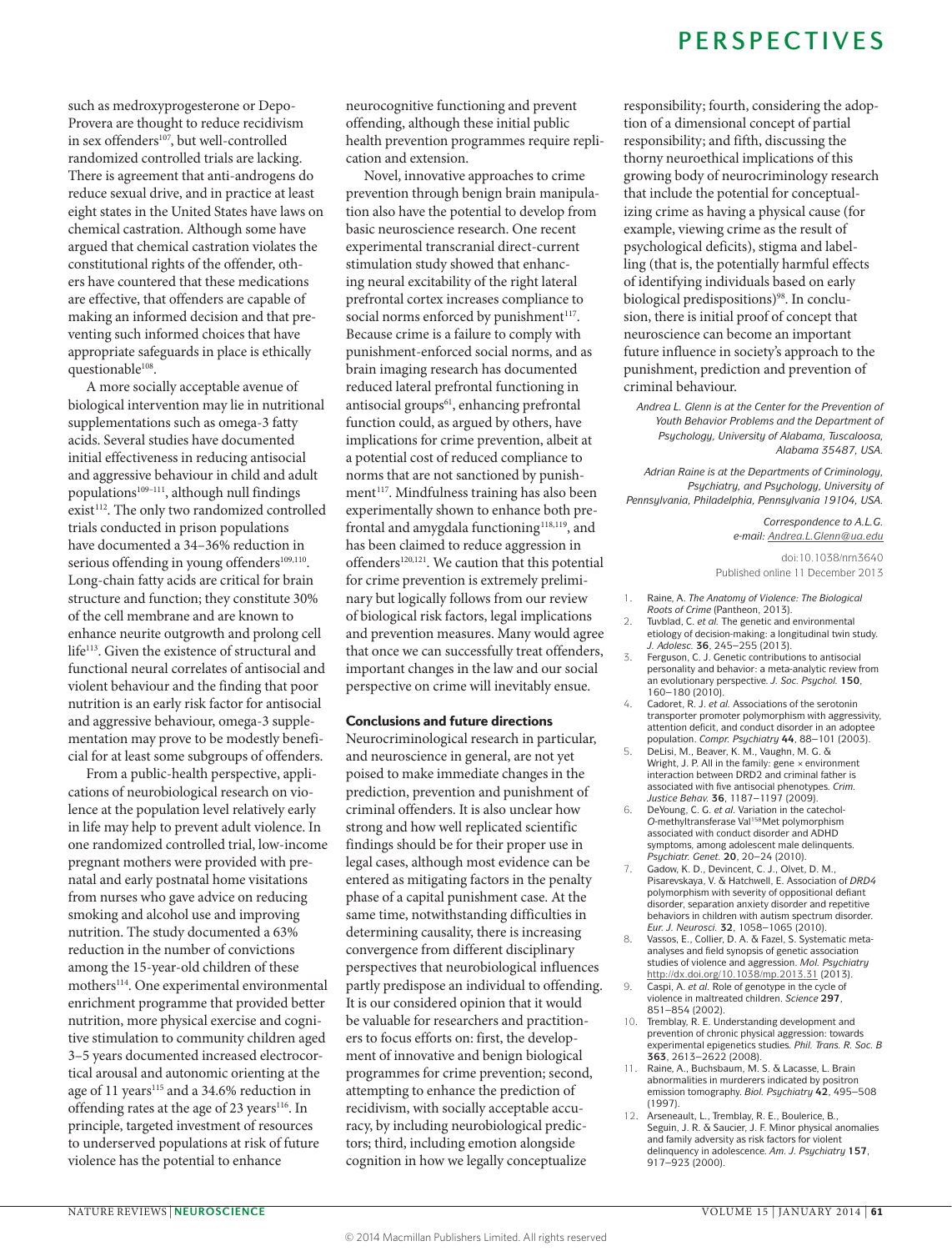- 13. Mednick, S. A. & Kandel, E. S. Congenital determinants of violence. *Bull. Am. Acad. Psychiatry Law* **16**, 101–109 (1988).
- 14. Ryan, S. R., Schechter, J. C. & Brennan, P. A. Perinatal factors, parenting behavior, and reactive aggression: does cortisol reactivity mediate this developmental risk process? *J. Abnorm. Child Psychol.* **40**, 1211–1222 (2012).
- 15. Pine, D. S., Shaffer, D., Schonfeld, I. S. & Davies, M. Minor physical anomalies: modifiers of environmental risks for psychiatric impairment? *J. Am. Acad. Child Adolesc. Psychiatry* **36**, 395–403 (1997).
- 16. Raine, A., Lee, L., Yang, Y. & Colletti, P. Neurodevelopmental marker for limbic maldevelopment in antisocial personality disorder and psychopathy. *Br. J. Psychiatry* **197**, 186–192 (2010).
- 17. Sarwar, M. The septum pellucidum: normal and abnormal. *AJNR Am. J. Neuroradiol.* **10**, 989–1005 (1989).
- 18. Pardini, D. A., Raine, A., Erickson, K. & Loeber, R. Lower amygdala volume in men is associated with childhood aggression, early psychopathic traits, and future violence. *Biol. Psychiatry* [http://dx.doi.](http://dx.doi.org/10.1016/j.biopsych.2013.04.003) [org/10.1016/j.biopsych.2013.04.003](http://dx.doi.org/10.1016/j.biopsych.2013.04.003) (2013).
- 19. Brennan, P. A., Grekin, E. R. & Mednick, S. A. Maternal smoking during pregnancy and adult male criminal outcomes. *Arch. Gen. Psychiatry* **56**, 215–219 (1999).
- 20. Sood, B. *et al.* Prenatal alcohol exposure and childhood behavior at age 6 to 7 years: I. dose– response effect. *Pediatrics* **108**, e34 (2001).
- 21. Maughan, B., Taylor, A., Caspi, A. & Moffitt, T. E. Prenatal smoking and early childhood conduct problems: testing genetic and environmental explanations of the association. *Arch. Gen.Psychiatry*  **61**, 836–843 (2004).
- 22. Jaffee, S. R., Strait, L. B. & Odgers, C. L. From correlates to causes: can quasi-experimental studies and statistical innovations bring us closer to identifying the causes of antisocial behavior? *Psychol. Bull.* **138**, 272–295 (2012).
- 23. Olympio, K. P. K., Gonçalves, C., Günther, W. M. R. & Bechara, E. J. H. Neurotoxicity and aggressiveness triggered by low-level lead in children: a review. *Rev. Panam. Salud Publica* **26**, 266–275 (2009).
- 24. Wright, J. P. *et al.* Association of prenatal and childhood blood lead concentrations with criminal arrests in early
- adulthood. *PloS Med.* **5**, 732–740 (2008). 25. Fergusson, D. M., Boden, J. M. & Horwood, L. J. Dentine lead levels in childhood and criminal behaviour in late adolescence and early adulthood. *J. Epidemiol. Commun. Health* **62**, 1045–1050 (2008).
- 26. Ericson, J. E. *et al.* Prenatal manganese levels linked to childhood behavioral disinhibition. *Neurotoxicol. Teratol.* **29**, 181–187 (2007).
- 27. Neugebauer, R., Hoek, H. W. & Susser, E. Prenatal exposure to wartime famine and development of antisocial personality disorder in early adulthood. *JAMA* **282**, 455–462 (1999).
- 28. Galler, J. R. *et al.* Socioeconomic outcomes in adults malnourished in the first year of life: a 40-year study. *Pediatrics* **130**, e1–e7 (2012).
- 29. Liu, J. H., Raine, A., Venables, P. H. & Mednick, S. Malnutrition at age 3 years and externalizing behavior problems at ages 8, 11 and 17 years. *Am. J. Psychiatry* **161**, 2005–2013 (2004).
- 30. Hawes, D. J., Brennan, J. & Dadds, M. R. Cortisol, callous–unemotional traits, and pathways to antisocial behavior. *Curr. Opin. Psychiatry* **22**, 357–362 (2009).
- 31. van Goozen, S. H., Fairchild, G., Snoek, H. & Harold, G. T. The evidence for a neurobiological model of childhood antisocial behavior. *Psychol. Bull.* **133**, 149–182 (2007).
- 32. Shoal, G. D., Giancola, P. R. & Kilrillova, G. P. Salivary cortisol, personality, and aggressive behavior in adolescent boys: a 5-year longitudinal study. *J. Am. Acad. Child Adolesc. Psychiatry* **42**, 1101–1107 (2003).
- 33. McBurnett, K., Lahey, B. B., Rathouz, P. J. & Loeber, R. Low salivary cortisol and persistent aggression in boys referred for disruptive behavior. *Arch. Gen. Psychiatry* **57**, 38–43 (2000).
- Archer, J., Graham-Kevan, N. & Davies, M. Testosterone and aggression: a reanalysis of Book, Starzyk, and Quinsey's study. *Aggress. Violent Behav.*  **10**, 241–261 (2005).
- 35. Pope, H. G. Jr, Kouri, E. M. & Hudson, J. I. Effects of supraphysiologic doses of testosterone on mood and aggression in normal men: a randomized controlled trial. *Arch. Gen. Psychiatry* **57**, 133–140 (2000).
- 36. O'Connor, D. B., Archer, J., Hair, W. M. & Wu, F. C. Exogenous testosterone, aggression, and mood in eugonadal and hypogonadal men. *Physiol. Behav.* **75**, 557–566 (2002).
- 37. Tarter, R. E. *et al.* Prospective study of the association between abandoned dwellings and testosterone level on the development of behaviors leading to cannabis use disorder in boys. *Biol. Psychiatry* **65**, 116–121 (2009).
- 38. van Bokhoven, I. *et al.* Salivary testosterone and aggression, delinquency, and social dominance in a population-based longitudinal study of adolescent males. *Horm. Behav.* **50**, 118–125 (2006).
- Nelson, R. J. & Trainor, B. C. Neural mechanisms of aggression. *Nature Rev. Neurosci.* **8**, 536–546 (2007).
- 40. Moore, T. M., Scarpa, A. & Raine, A. A meta-analysis of serotonin metabolite 5-HIAA and antisocial behavior. *Aggressive Behav.* **28**, 299–316 (2002).
- 41. Coccaro, E. F. Central serotonin and impulsive aggression. *Br. J. Psychiatry* **155** (Suppl. 8), 52–62 (1989).
- 42. Rubia, K. *et al.* Tryptophan depletion reduces right inferior prefrontal activation during response inhibition in fast, event-related fMRI. *Psychopharmacology* **179**, 791–803 (2005).
- 43. Blair, R. J. The amygdala and ventromedial prefrontal cortex in morality and psychopathy. *Trends Cogn. Sci.*  **11**, 387–392 (2007).
- 44. Alia-Klein, N. *et al.* Brain monoamine oxidase A activity predicts trait aggression. *J. Neurosci.* **28**, 5099–5104 (2008).
- 45. Ortiz, J. & Raine, A. Heart rate level and antisocial behavior in children and adolescents: a meta-analysis. *J. Am. Acad. Child Adolesc. Psychiatry* **43**, 154–162 (2004).
- 46. Armstrong, T. A., Keller, S., Franklin, T. W. & Macmillan, S. N. Low resting heart rate and antisocial behavior: a brief review of evidence and preliminary results from a new test. *Crim. Justice Behav.* **36**, 1125–1140 (2009).
- 47. De Vries-Bouw, M. *et al.* The predictive value of low heart rate and heart rate variability during stress for reoffending in delinquent male adolescents. *Psychophysiology* **48**, 1597–1604 (2011).
- Jennings, W. G., Piquero, A. R. & Farrington, D. P. Does resting heart rate at age 18 distinguish general and violent offending up to age 50? Findings from the Cambridge Study in Delinquent Development. *J. Crim. Justice* **41**, 213–219 (2013).
- Raine, A., Venables, P. H. & Williams, M. Relationships between central and autonomic measures of arousal at age 15 years and criminality at age 24 years. *Arch.*
- *Gen. Psychiatry* **47**, 1003–1007 (1990). 50. Gao, Y. & Raine, A. P3 event-related potential impairments in antisocial and psychopathic individuals: a meta-analysis. *Biol. Psychol.* **82**, 199–210 (2009).
- 51. Gao, Y., Raine, A., Venables, P. H. & Mednick, S. A. The association between P3 amplitude at age 11 and criminal offending at age 23. *J. Clin. Child Adolesc. Psychol.* **42**, 120–130 (2012).
- Lorber, M. F. Psychophysiology of aggression, psychopathy, and conduct problems: a meta-analysis. *Pychol. Bull.* **130**, 531–552 (2004). 53. Raine, A. *The Psychopathology of Crime: Criminal*
- *Behavior as a Clinical Disorder* (Academic Press, 1993).
- 54. Fairchild, G., Van Goozen, S. H., Stollery, S. J. & Goodyer, I. M. Fear conditioning and affective modulation of the startle reflex in male adolescents with early-onset or adolescence-onset conduct disorder and healthy control subjects. *Biol. Psychiatry* **63**, 279–285 (2008).
- 55. Fairchild, G., Stobbe, Y., van Goozen, S. H. M., Calder, A. J. & Goodyer, I. M. Facial expression recognition, fear conditioning, and startle modulation in female subjects with conduct disorder. *Biol. Psychiatry* **68**, 272–279 (2010).
- Syngelaki, E. M., Fairchild, G., Moore, S. C., Savage, J. C. & van Goozen, S. H. Fearlessness in juvenile offenders is associated with offending rate. *Dev. Sci.* **16**, 84–90 (2013).
- 57. Sehlmeyer, C. *et al.* Human fear conditioning and extinction in neuroimaging: a systematic review. *PLoS ONE* **4**, e5865 (2009).
- 58. Patrick, C. J., Venables, N. C. & Skeem, J. in *Psychopathy and Law: A Practitioner's Guide* (eds Häkkänen-Nyholm, H. & Nyholm, J.-O.) 39–77 (Wiley, 2012).
- 59. Gao, Y., Raine, A., Venables, P. H. & Dawson, M. E. Association of poor childhood fear conditioning and adult crime. *Am. J. Psychiatry* **167**, 56–60 (2010).
- 60. Raine, A., Venables, P. H. & Williams, M. Better autonomic conditioning and faster electrodermal halfrecovery time at age 15 years as possible protective factors agains crime at 29 years. *Dev. Psychol.* **32**, 624–630 (1996).
- Yang, Y. & Raine, A. Prefrontal structural and functional brain imaging findings in antisocial, violent, and psychopathic individuals: a meta-analysis. *Psychiatry Res.* **174**, 81–88 (2009).
- 62. Holroyd, C. B. & Coles, M. G. H. The neural basis. of human error processing: reinforcement learning, dopamine, and the error-related negativity. *Psychol. Rev.* **109**, 679–709 (2002).
- 63. Kiehl, K. A., Liddle, P. F. & Hopfinger, J. B. Error processing and the rostral anterior cingulate: an eventrelated fMRI study. *Psychophysiology* **37**, 216–223 (2000).
- 64. Kosson, D. S. *et al.* The role of the amygdala and rostral anterior cingulate in encoding expected outcomes during learning. *Neuroimage* **29**, 1161–1172 (2006).
- 65. Devinsky, O., Morrell, M. J. & Vogt, B. A. Contributions of anterior cingulate cortex to behaviour. *Brain* **118**, 279–306 (1995).
- 66. Danckert, J. *et al.* Goal-directed selective attention and response competition monitoring: evidence from unilateral parietal and anterior cingulate lesions. *Neuropsychology* **14**, 16–28 (2000).
- Hornak, J. et al. Changes in emotion after circumscribed surgical lesions of the orbitofrontal and cingulate cortices. *Brain* **126**, 1691–1712 (2003).
- 68. Damasio, A. R. *Descartes' Error: Emotion, Reason, and the Human Brain* (G. P. Putnam's Sons, 1994).
- Blair, R. J. The roles of the orbital frontal cortex in the modulation of antisocial behavior. *Brain Cogn.* **55**, 198–208 (2004).
- 70. Grafman, J. *et al.* Frontal lobe injuries, violence, and aggression: a report of the Vietnam Head Injury Study. *Neurology* **46**, 1231–1238 (1996).
- Burns, J. M. & Swerdlow, R. H. Right orbitofrontal tumor with pedophilia symptom and constructional apraxia sign. *Arch. Neurol.* **60**, 437–440 (2003). 72. Yang, Y., Raine, A., Narr, K. L., Colletti, P. & Toga, A. W.
- Localization of deformations within the amygdala in individuals with psychopathy. *Arch. Gen. Psychiatry*  **66**, 986–994 (2009).
- 73. Glenn, A. L., Raine, A. & Schug, R. A. The neural correlates of moral decision-making in psychopathy. *Mol. Psychiatry* **14**, 5–6 (2009).
- Jones, A. P., Laurens, K. R., Herba, C. M., Barker, G. J. & Viding, E. Amygdala hypoactivity to fearful faces in boys with conduct problems and callous–unemotional
- traits. *Am. J. Psychiatry* **166**, 95–102 (2009). 75. Birbaumer, N. *et al.* Deficient fear conditioning in psychopathy: a functional magnetic resonance imaging study. *Arch. Gen. Psychiatry* **62**, 799–805 (2005).
- 76. Coccaro, E. F., McCloskey, M. S., Fitzgerald, D. A. & Phan, K. L. Amygdala and orbitofrontal reactivity to social threat in individuals with impulsive aggression. *Biol. Psychiatry* **62**, 168–178 (2007).
- 77. Tranel, D., Gullickson, G., Koch, M. & Adolphs, R. Altered experience of emotion following bilateral amygdala damage. *Cogn. Neurospsychiatry* **11**, 219–232 (2006).
- 78. Adolphs, R. *et al.* Recognition of facial emotion in nine individuals with bilateral amygdala damage. *Neuropsychologia* **37**, 1111–1117 (1999).
- 79. Aharoni, E. *et al.* Neuroprediction of future rearrest. *Proc. Natl Acad. Sci. USA* **110**, 6223–6228 (2013).
- 80. Fazel, S., Lichtenstein, P., Grann, M. & Långström, N. Risk of violent crime in individuals with epilepsy and traumatic brain injury: a 35-year Swedish population study. *PLoS Med.* **8**, e1001150 (2011).
- 81. Timonen, M. *et al*. The association of preceding traumatic brain injury with mental disorders, alcoholism and criminality: the Northern Finland 1966 Birth Cohort Study. *Psychiatry Res.* **113**, 217–226 (2002).
- 82. Raine, A. *et al.* Increased executive functioning, attention, and cortical thickness in white-collar criminals. *Hum. Brain Mapp.* **33**, 2932–2940 (2012).
- 83. Toro, R. *et al.* Prenatal exposure to maternal cigarette smoking and the adolescent cerebral cortex.
- *Neuropsychopharmacology* **33**, 1019–1027 (2008). 84. Cecil, K. M. *et al.* Decreased brain volume in adults with childhood lead exposure. *PloS Med.* **5**, 741–750 (2008).
- 85. Meyer-Lindenberg, A. *et al.* Neural mechanisms of genetic risk for impulsivity and violence in humans. *Proc. Natl Acad. Sci. USA* **103**, 6269–6274 (2006).